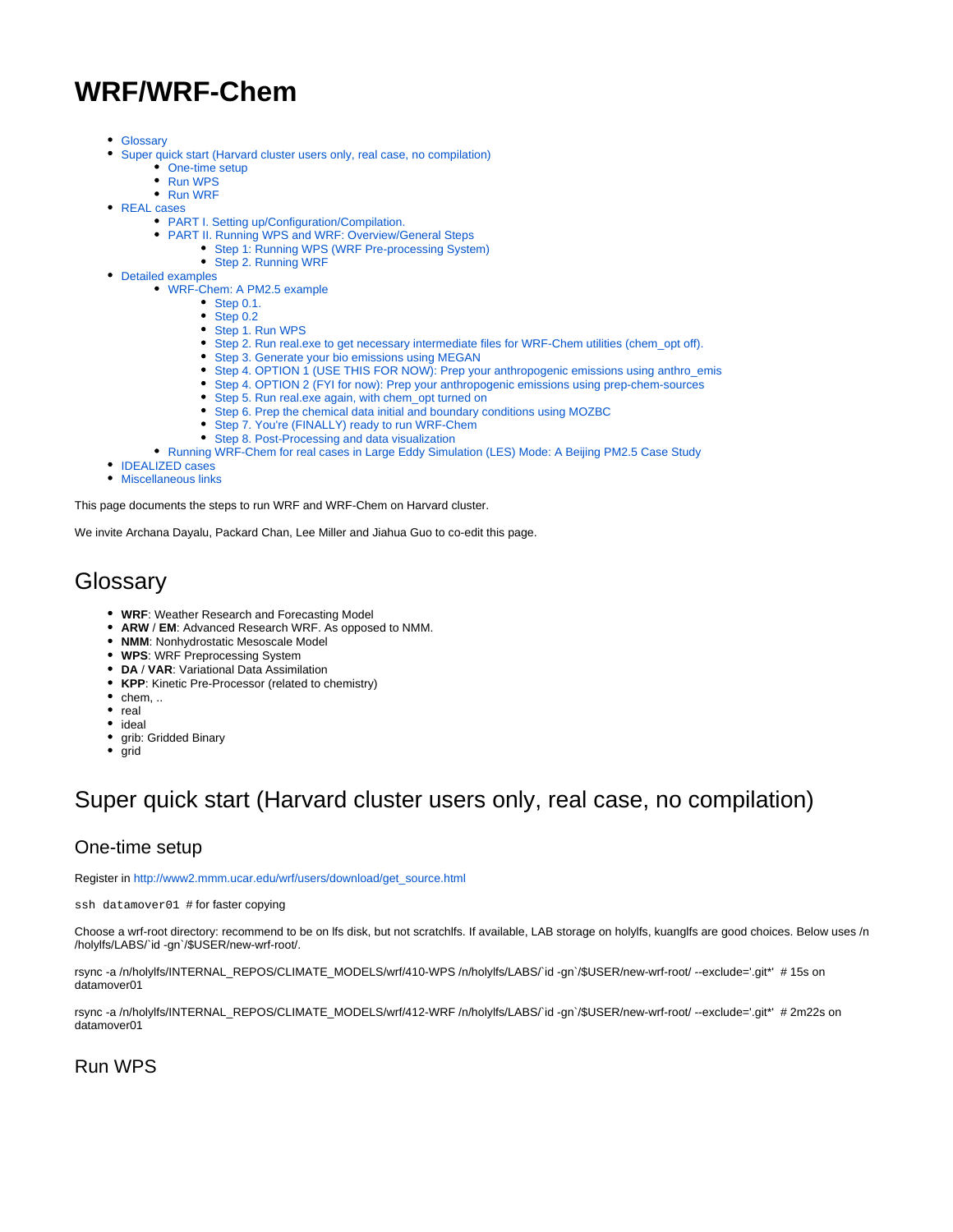Exit datamover01 node. You can use login node for this default case. cd /n/holylfs/LABS/`id -gn`/\$USER/new-wrf-root/410-WPS/ source source\_wrf # 25s on holylogin03 vim namelist.wps # no edits ./geogrid.exe # 8s on holylogin03, v410, Jan00 ln -sf ungrib/Variable\_Tables/Vtable.GFS-PRMSL Vtable # for ungrib

./link\_grib.csh /n/holylfs/INTERNAL\_REPOS/CLIMATE\_MODELS/wrf/data-tutorial-case/JAN00/fnl\_2000012\* # for ungrib

./ungrib.exe # 2s on holylogin03, v410, Jan00 ./metgrid.exe # 1s on holylogin03, v410, Jan00

## <span id="page-1-0"></span>Run WRF

cd /n/holylfs/LABS/`id -gn`/\$USER/new-wrf-root/412-WRF/ cp -ai run 00run # 5s on holylogin03 cd 00run/ # make sure you have sourced source\_wrf ln -s ../../410-WPS/met\_em.d01.2000-01-2\* ./ vim namelist.input # no edits ./real.exe # 3s on holylogin03 tail rsl.error.0000 # expect to see "SUCCESS COMPLETE REAL\_EM INIT" vim job\_wrf.sbatch # no required edits sbatch job\_wrf.sbatch  $# 2m36s$  with 4 huce\_intel cpus tail rsl.error.0000\* # expect to see "SUCCESS COMPLETE WRF"

WRE v4 4 WPS v4 4

## <span id="page-1-1"></span>REAL cases

#### **Choose versions of WRF & WPS:**

Latest releases on official GitHub:

WRF v4.1.2 (precompiled without chem) is downloaded in /n/holylfs/INTERNAL\_REPOS/CLIMATE\_MODELS/wrf/412-WRF WPS v4.1 (precompiled) is downloaded in /n/holylfs/INTERNAL\_REPOS/CLIMATE\_MODELS/wrf/410-WPS

WRF v3.6.1 (precompiled with chem) is downloaded in /n/holylfs/INTERNAL\_REPOS/CLIMATE\_MODELS/WRF\_CHEM\_3-6-1/WRFV3 WPS v3.6.1 (precompiled) is downloaded in /n/holylfs/INTERNAL\_REPOS/CLIMATE\_MODELS/WRF\_CHEM\_3-6-1/WPS

WRF v3.0beta with RAVE (pls recompile) is in ~kuang/Model/WRFV3 WPS v3.2.1 (pls recompile) is in ~dingma/Model2/WPSv3

#### **Read the user's guide:**

.

WRF (ARW) User's Guides: [v3,](http://www2.mmm.ucar.edu/wrf/users/docs/user_guide_V3/contents.html) [v4](http://www2.mmm.ucar.edu/wrf/users/docs/user_guide_v4/contents.html)

WRF-Chem: [https://ruc.noaa.gov/wrf/wrf-chem/Users\\_guide.pdf](https://ruc.noaa.gov/wrf/wrf-chem/Users_guide.pdf) #This is for a different WRF-Chem version (3.9), but it's still a relevant guide. [https://ruc.noaa.gov/wrf/wrf-chem/Emission\\_guide.pdf](https://ruc.noaa.gov/wrf/wrf-chem/Emission_guide.pdf) #This is a separate supplementary WRF-Chem guide to chemical input data processing. [https://ruc.noaa.gov/wrf/wrf-chem/wrf\\_tutorial\\_nepal/talks/Setup.pdf](https://ruc.noaa.gov/wrf/wrf-chem/wrf_tutorial_nepal/talks/Setup.pdf) #Some helpful WRF-Chem slides from NOAA

### <span id="page-1-2"></span>PART I. Setting up/Configuration/Compilation.

**Instructions in this part assume you want to compile and run your own version of WRF. However, note that a compiled usable version of WRF/WRF-Chem v3.6.1 including all external utilities and supplementary geography datasets that you can copy to your preferred run directory is already located at:**

/n/holylfs/INTERNAL\_REPOS/CLIMATE\_MODELS/WRF\_CHEM\_3-6-1

This folder (hereafter \$CLIMATE\_MODELS) contains the WRF-ARW model, the WRF Pre-processing system (WPS; used for real test cases), the chemistry module add-on, the complete WRF geography dataset (for use with WPS and WRF-Chem), and other utilities needed for WRF-Chem. **N ote:** WPS, WRF-Chem not relevant for idealized cases.

**Note 2**: **With the exception of the geography data set which is really big, copy the WRF\_CHEM\_3-6-1 folder to a location you are going to run it from. Soft link to the geography data set in the \$CLIMATE\_MODELS folder.**

- **If you want to use another version, you will first need to register as a user to download WRF source codes** WRF: [http://www2.mmm.ucar.edu/wrf/users/download/get\\_source.html](http://www2.mmm.ucar.edu/wrf/users/download/get_source.html)
- **Once you've registered, you will be able to navigate to the downloads section. Select the WRF components relevant to you. For example:**

<http://www2.mmm.ucar.edu/wrf/src/WPSV3.6.1.TAR.gz> #WPS 3.6.1 <http://www2.mmm.ucar.edu/wrf/src/WRFV3.6.1.TAR.gz> #WRF 3.6.1 <http://www2.mmm.ucar.edu/wrf/src/WRFV3-Chem-3.6.1.TAR.gz>#Chem module add-on for WRF 3.6.1

If you're going to be using WRF meteorology output to drive the STILT LPDM [\(http://stilt-model.org/index.php/Main/HomePage\)](http://stilt-model.org/index.php/Main/HomePage) you will need to make some changes to the Registry file before compiling. Some basic instructions for this are located in \$CLIMATE\_MODELS folder as a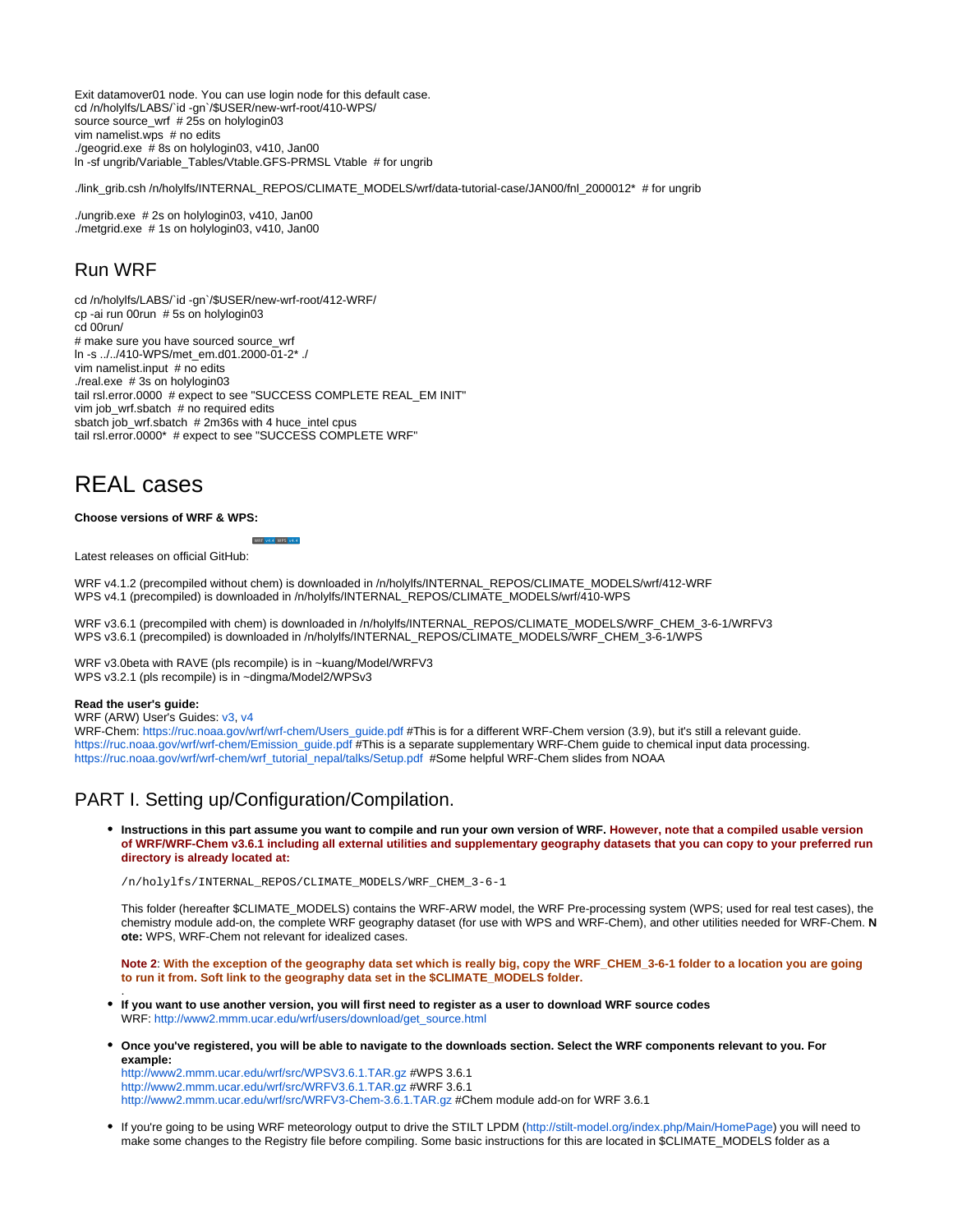README\_WRF-STILT\_modifications.txt file.

- **Once you've downloaded the necessary tar.gz files, confirm your bashrc file looks something like:**
	- # (1) Load required modules (here we use Intel and Intel MPI)

```
 module load intel/17.0.4-fasrc01
 module load impi/2017.2.174-fasrc01
 module load netcdf/4.1.3-fasrc02
 module load libpng/1.6.25-fasrc01
 module load jasper/1.900.1-fasrc02
 module load intel/17.0.4-fasrc01 impi/2017.2.174-fasrc01 ncview/2.1.7-fasrc01 
 module load ncl_ncarg/6.4.0-fasrc01
```
# (2) Define required environment variables

```
 export NETCDF=${NETCDF_FORTRAN_HOME:-${NETCDF_HOME}}
    export JASPERLIB=${JASPER_LIB}
   export JASPERINC=${JASPER_INCLUDE}
    export WRFIO_NCD_LARGE_FILE_SUPPORT=1
    export HDF5=${HDF5_HOME}
   unset MPI_LIB #unset for WPS, where WPS is used for real WRF simulations
### ...... For WRF-Chem: ...... ###
```
 export WRF\_EM\_CORE=1 export WRF\_NMM\_CORE=0 export WRF\_CHEM=1

**Now, configure and compile. WRF must be compiled before WPS.**

#### #(3) Configure WRF

#### ./configure

#(4) Choose 15. (dmpar) to compile MPI version with Intel compilers

#### \*\*Note! Do not use dm+sm or smpar options with WRF-Chem!! Choose either serial or dmpar\*\*

#(5) Modify the file "configure.wrf" (around lines 149-150) to read the following. Note that you have to do this each time you run ./configure, because the configure.wrf script is overwritten each time.

```
DM FC = mpifort -f90=\frac{1}{5}(SFC) DM_CC = mpiicc -cc=$(SCC) -DMPI2_SUPPORT
```
#(6) Compile WRF before WPS!! Compilation will take a while. If you're on an interactive shell, remove the "&" to avoid timing out.

# For real cases:

./compile em\_real &> compile.log

#### #(7) Configure WPS

 #Likely you will need GRIB2 Support...so Choose option #19: #Linux x86\_64, Intel compiler (dmpar)

./configure

#### #(8) Compile WPS

./compile &> compile.output

#(1)-(8) are adapted from p.6 of [Plamen's advice](https://wiki.harvard.edu/confluence/download/attachments/227883806/kuang_lab-7-8-2018.pdf?version=1&modificationDate=1528917027000&api=v2) for v3.9.1 (6/8/2018)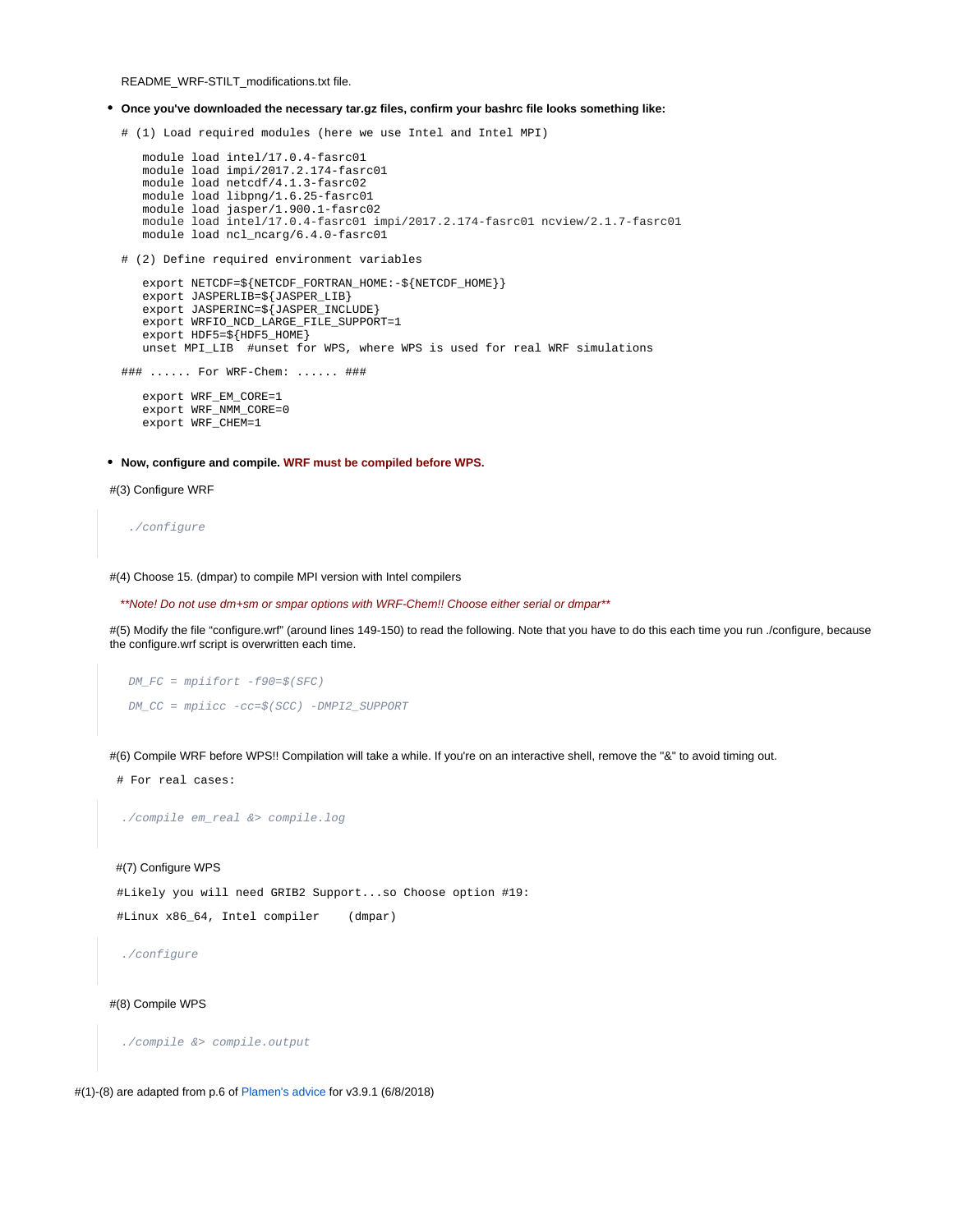**Now that the main WRF and WPS programs are compiled, it's time to think about utilities specific WRF-Chem.** If you are planning on running WRF-Chem, you will additionally need to compile some utilities to make sure your chemical data is in the right format. Specifically, you will likely need to compile convert\_emiss.exe; prep-chem-src, and mozbc. These are just examples; you may find that you may need additional ones.

 #(9) Compile convert\_emiss.exe, a program that converts binary intermediate chemical fields into netcdf WRF-compatible format. Navigate to your WRFV3 folder and type:

./compile emi\_conv

If compilation was successful, you should see convert\_emiss.exe in the WRFV3/chem folder.

 #(10) Compile PREP-CHEM-SOURCES (available [HERE](ftp://aftp.fsl.noaa.gov/divisions/taq/global_emissions/prep_chem_sources_v1.5_24aug2015.tar.gz)), a mapping utility for converting raw anthropogenic chemical fields to binary intermediates that are then fed into convert\_emiss.exe. Unzip the tar.gz file into your main WRF folder. There are some typos, and missing details in the pdf guide above, so a modified version of the instructions (and Paul Edmon's help rebuilding HDF5 to fix an error message) enabled successful compilation of the utility. The modified instructions are located here:

/n/holylfs/INTERNAL\_REPOS/CLIMATE\_MODELS/WRF\_CHEM\_3-6-1/WRF/README\_prepchem\_modifications In any case, a compiled version of prep chem sources utility using the instructions above is located here: /n/holylfs/INTERNAL\_REPOS/CLIMATE\_MODELS/WRF\_CHEM\_3-6-1/WRF/PREP-CHEM-SRC-1.5/bin /prep\_chem\_sources\_RADM\_WRF\_FIM\_SIMPLE.exe #(11) The anthro\_emiss utility (ANTHRO). Like prep-chem, this is another (possibly less versatile) option for getting your **anthropogenic chemical fields** the wrf-chem format. It appears that it's useful for very specific data sets (like EDGAR-HTAP). But it also appears to be more straightforward to use, if you aren't rigid about your emissions inventory choice (i.e., if EDGAR-HTAP is sufficient for your purposes). If you want to set it up on your own, go here [\(https://www.acom.ucar.edu/wrf-chem/download.shtml](https://www.acom.ucar.edu/wrf-chem/download.shtml)) and click "anthro\_emiss" at the bottom. Or you could use what is already downloaded and compiled (following the intstructions in the README): /n/holylfs/INTERNAL\_REPOS/CLIMATE\_MODELS/WRF\_CHEM\_3-6-1/WRF/ANTHRO #(12) The MOZBC utility for mapping **chemical boundary conditions** to your WRF-Chem domain has already been compiled and saved in the \$CLIMATE\_MODELS WRF-Chem folder, following the instructions in the README\_mozbc file. You can use that, or if you wanted, [download and](https://acom.ucar.edu/wrf-chem/download.shtml)  [compile MOZBC](https://acom.ucar.edu/wrf-chem/download.shtml) on your own. The initial files are based on MOZART 4-GEOS 5 output (6hr, 1.9x2.5deg, 56-level) datasets [\(https://www.acom.ucar.](https://www.acom.ucar.edu/wrf-chem/mozart.shtml) [edu/wrf-chem/mozart.shtml\)](https://www.acom.ucar.edu/wrf-chem/mozart.shtml). Read the README file for compilation instructions if you're doing this on your own; on the Harvard cluster you might have to do the following: export NETCDF\_DIR=\$NETCDF\_HOME before compilation, and same with MEGAN instructions (#13 below). Otherwise you can use the compiled version located at: /n/holylfs/INTERNAL\_REPOS/CLIMATE\_MODELS/WRF\_CHEM\_3-6-1/MOZBC #(13) MEGAN **bio emissions**. A compiled version is located at the path below. (Read the README file for details if you want to compile your own version. Make sure your NETCDF\_DIR variable is set if so, and make sure your make\_util file is executable. Then run ./make\_util megan\_bio\_emiss). Make sure you also have the input data you need from<https://www.acom.ucar.edu/wrf-chem/download.shtml>. Scroll to the bottom "For bio\_emiss input files only" and fill out the requested spatiotemporal information. Then select "bio\_emiss input files". /n/holylfs/INTERNAL\_REPOS/CLIMATE\_MODELS/WRF\_CHEM\_3-6-1/MEGAN #(14) EDGAR-HTAP anthropogenic chemical fields, for use with anthro\_emiss utility. Download from here: [https://www2.acom.ucar.edu/wrf-chem](https://www2.acom.ucar.edu/wrf-chem/wrf-chem-tools-community) [/wrf-chem-tools-community.](https://www2.acom.ucar.edu/wrf-chem/wrf-chem-tools-community) Otherwise you can link to the already downloaded version:

/n/holylfs/INTERNAL\_REPOS/CLIMATE\_MODELS/WRF\_CHEM\_3-6-1/anthro\_data

### <span id="page-3-0"></span>PART II. Running WPS and WRF: Overview/General Steps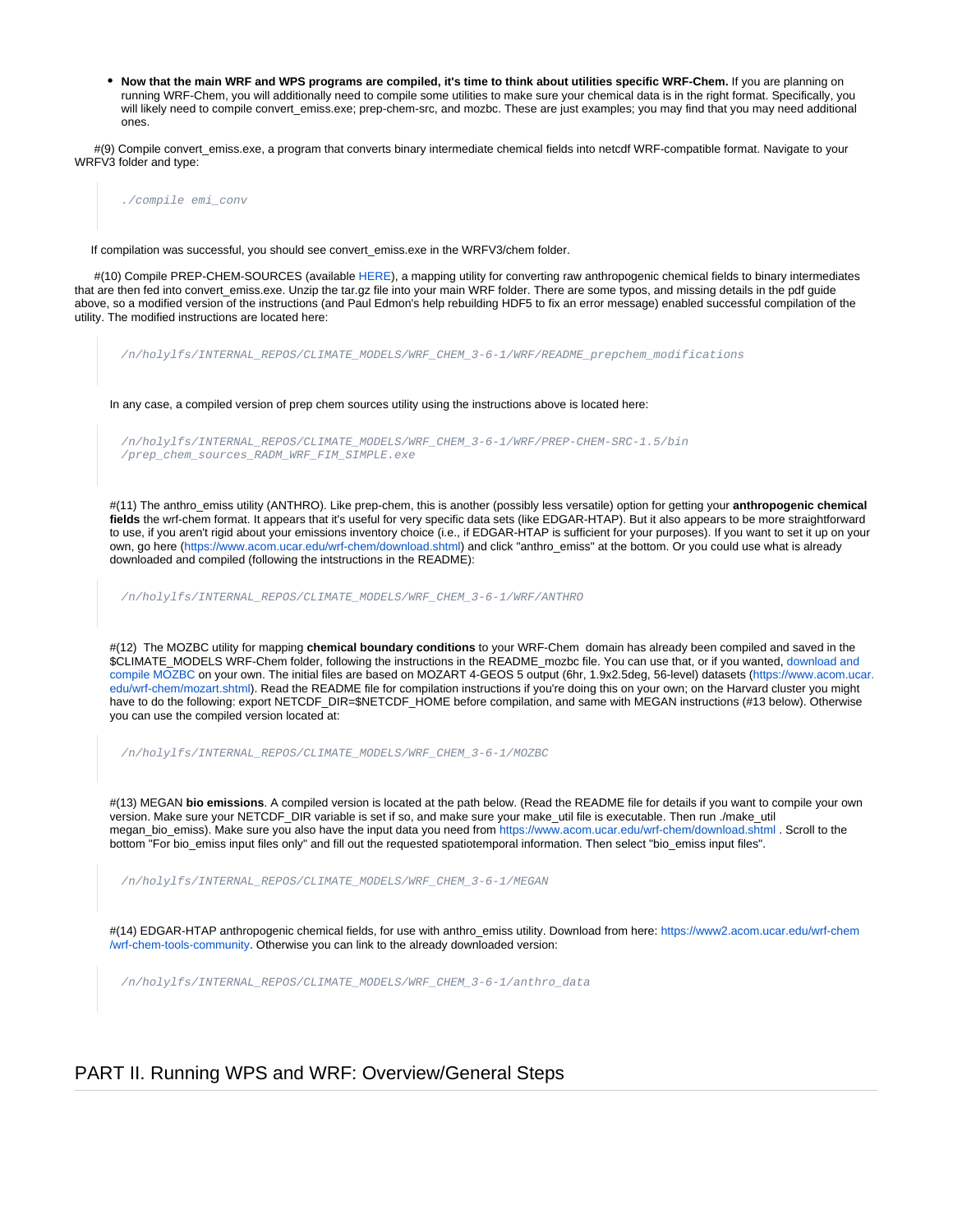Now that you have a compiled version of WRF and WPS, you are ready to set up your model runs. Since these are for real cases, you need access to initialization data sets. You will need to figure out the initialization data set best suited to your domain and purposes. For the examples for China provided here, we are using GRIB2 NCEP FNL Operational Model Global Tropospheric Analyses, continuing from July 1999 [\(http://dx.doi.org/10.5065/D6M043C6](http://dx.doi.org/10.5065/D6M043C6)). For these examples, the files are already downloaded. Instructions to link to them are noted where necessary.

#### **Regardless of whether you are running WRF or WRF-Chem, it is important that you do the following first and in this order (detailed instructions follow, including in the examples in Part III and IV):**

(1) Run WPS (geogrid.exe, ungrib.exe, metgrid.exe) to create real data-based initialization files with of form met\_em.d0X.YYYY-MM-DD\_hh:mm:ss.nc

(2) Run real.exe to generate input and boundary files of form wrfinput\_d0\*, wrfbdy\_d01 (and optionally wrffdda\_d0\*) to initialize WRF model

If you are running WRF without chemistry, you can go ahead and run the main WRF model at this point. **If you are running WRF-Chem, this is the point at which you run your chemistry data prep program (i.e., prep-chem-src, anthro\_emis, and/or convert\_emiss) which requires wrfinput\_d0\* files**  to actually work. Once you have your correctly formatted chemical data (they should be in the form wrfchemi\_00z\_d01 and wrfchemi\_12z\_d01). **Once you are done with this and have all your requisite chem data in the right format stored or linked in the WRFV3/test/em\_real folder, you can run the wrf.exe model.**

#### <span id="page-4-0"></span>**Step 1: Running WPS (WRF Pre-processing System)**

The pre-processing to create a real data-based initialization file. **Read the README file in the parent WPS folder for a quick guide on what the programs do.**

- **Navigate to your WRF/WPS folder**
- **Step 1a. PROGRAM GEOGRID: define simulation domains, interpolate terrestrial data to model grids**
- 1. Define model domains with geogrid. Edit the namelist.wps file, specifically:

```
 &share (e.g., core='ARW', max_dom, io_form_geogrid=2, opt_output_from_geogrid_path='/n
/your_scratch_dir_path/GEOGRID_DUMP/')
  &geogrid
```
#### 2. View domain configuration, confirm it's correct.

```
 cp util/plotgrids_new.ncl . ; ncl plotgrids.ncl
```
#### 3. Run geogrid.

```
cd geogrid; ln -s GEOGRID.TBL.ARW_CHEM GEOGRID.TBL 
mpirun -np 1 ./geogrid.exe
```
**Step 1b. PROGRAM UNGRIB: get gribbed met data into usable format to ingest into WRF**

1.Examine GRIB data (most likely GRIB2).

```
./util/g1print.exe /your_GRIB1_data_path/filename | more
./util/g2print.exe /your_GRIB2_data_path/filename | more
```
#### 2. Edit namelist.wps as needed.

```
&share (start date, end date, interval seconds=21600)
&ungrib (outformat='WPS',prefix='/n/your_scratch_dir_path/METEM_FILEDUMP/FILE')
```
#note: be aware of 90-day retention policy of scratch data. Make sure you've emptied any files from previous runs in the dump dirs.

 3. link Vtable (it's like a Rosetta Stone) to appropriate GRIB data type to prepare for ungribbing. e.g., for GFS data. WRF has a bunch of Vtables already in the Variable\_Table subfolder of ungrib, but sometimes you will need to do some sleuthing and download the one that you actually need into the Variable\_Tables folder. For the examples that follow, this is exactly what we'll need to do.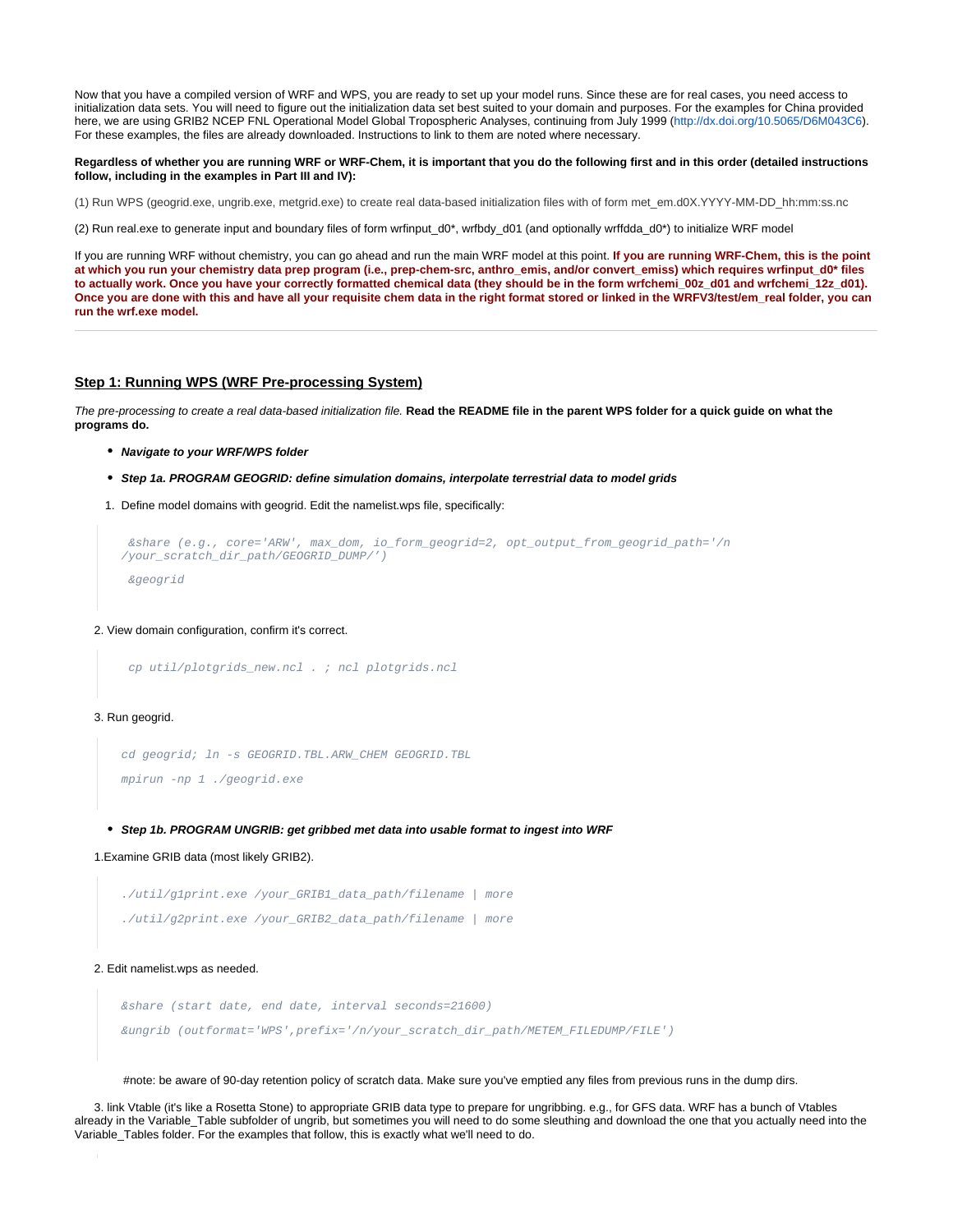ln -sf ungrib/Variable\_Tables/Vtable.theVtableYouWantToUse Vtable

#### 4. link the GRIB data that you are going to use

```
./link_grib.csh /your_GRIB_data_path/XXX*
```
#This should update GRIBFILE.AAA, .AAB, etc links in pwd.

#### 5. Run ungrib

mpirun -np 1 ./ungrib.exe >& ungrib.output

#You should see FILE:YYYY-MM-DD\_hh in your folder prescribed by "prefix"

- **Step 1c. PROGRAM METGRID: horizontally interpolate ungribbed met data onto geogrid domains**
- 1. Edit namelist.wps as needed.

&share (this should be exactly as you need it already) &metgrid (fg\_name = &ungrib prefix; io\_form\_metgrid=2, outpath)

#### 2. Run metgrid

```
mpirun -np 1 ./metgrid.exe
```
3. You should see met\_em.d01(or d02 or d03....).YYYY-MM-DD\_hh:mm:ss.nc files created. These are your WPS final output files that real.exe ingests.

#### <span id="page-5-0"></span>**Step 2. Running WRF**

- **Navigate to your WRF/WRFV3/run folder**
- **Step 2b. PROGRAM REAL: real data initialization program to set up the model domain and initialize WRF**
- 1. First link your met files from metgrid.exe

```
cd run
```
ln -s /n/your\_scratch\_dir\_path/METEM\_FILEDUMP/met\_em\* .

#### 2. Edit namelist.input file.

&time\_control #obviously should match namelist.wps. history\_outname = 'the/path/where/you/want/final/output/files/and/filename\_d<domain>\_<date>' &domains #obviously should match namelist.wps #Customize other sections as needed.

#Particularly examine num\_metgrid\_levels and num\_metgrid soil levels so they match with the input specified by the met\_em\* files. At command line:

ncdump -h met\_em\_d0XXXX.nc | more num\_metgrid\_levels is typically in the header of the file num\_metgrid\_soil\_levels is close to the footer of the file

#Execute real.exe ; no real benefit to running as a parallel job so…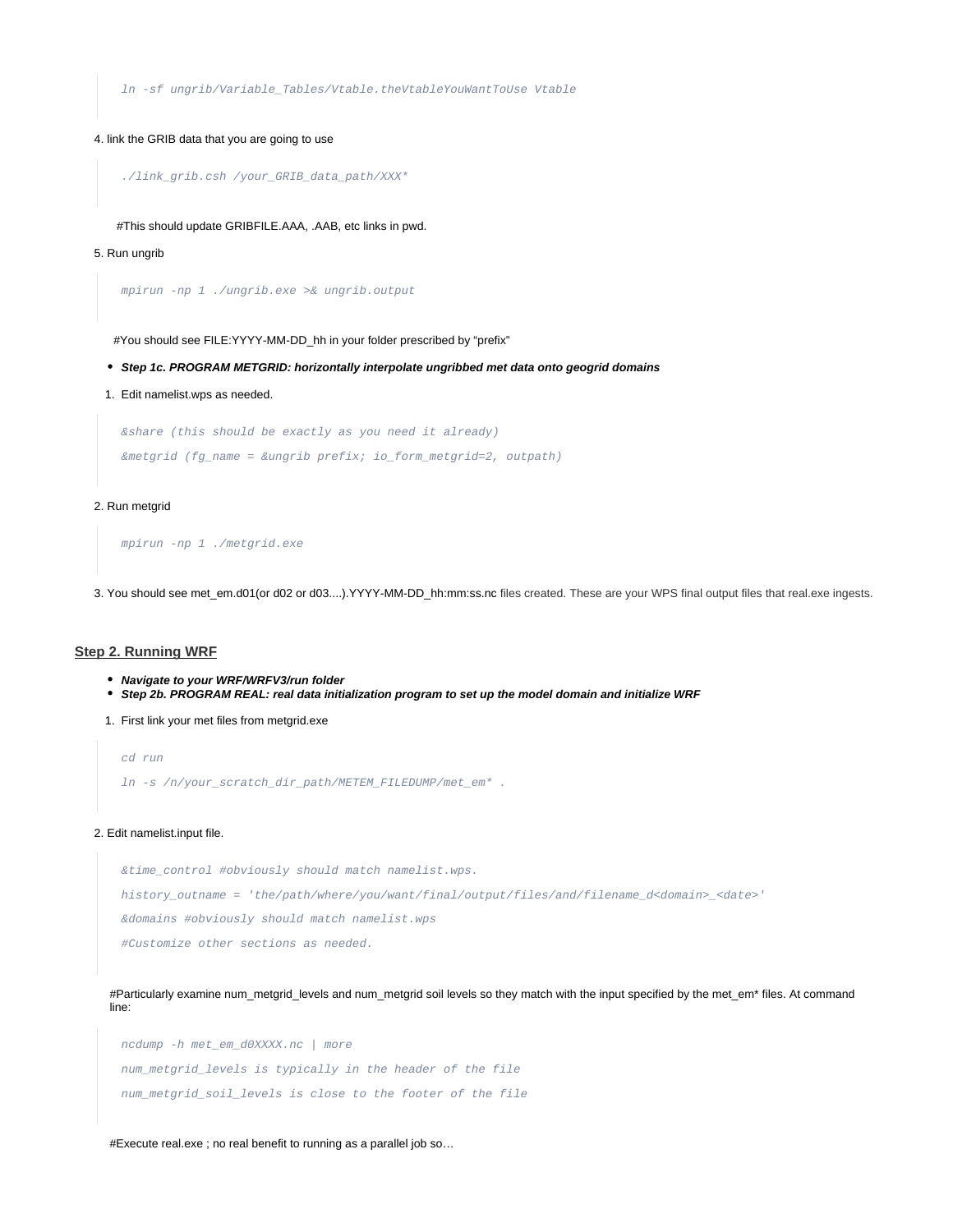mpirun -np 1 ./real.exe >& run\_real.log #make sure namelist.wrf chem\_opt = 0 for this step for now.

#### 3. Examine the run\_real.log file. You should see SUCCESS EM\_REAL INIT printed at the end.

4. Make sure you have the following files output from this step:

wrfinput\_d0\* (one for each domain) wrfbdy\_d01 (just for d01) wrffdda\_d01 (just for d01 since nudging is happening only in this domain)

**This is the point at which you have some separate additional steps (in red font, below) if you are running WRF-Chem. This is because successfully running these utilities for your simulation domain(s) requires the wrfinput (and wrfbdy, if using mozbc) files from real.exe. If you are not running WRF-Chem, skip this subsection and continue with Step 10 below.**

 5. Process gridded chemical data (biogenic, boundary conditions, anthropogenic) using specified utilities (e.g., MEGAN bio, prep-chem-src, mozbc). Note: there are other options, like fire emissions ... you need to figure out what is relevant to your question.

6. Make sure your binary emissions files are saved in WRFV3/test/em\_real either as hard or soft links. They MUST be in this directory in some form.

7. Turn your chemistry back on (chem\_opt=XXX) in the namelist.wrf file.

8. Run convert emiss.exe to convert the chemistry data from binary intermediate to WRF input form

9. You should have your relevant chem data in WRFV3/test/em real at this point, ready for ingestion by the wrf model. At this point, the key files input files that WRF-Chem expects in order to run successfully may now include, but is not limited, to the following:

wrfbiochemi\_<domain> #if you planned to include biogenic chem

wrfchemi 00z <domain> #if you planned to use anthropogenic chem, for two sets of time 00z and 12z

wrfchemi 12z <domain>

wrfbdy\_d01 #Boundary file, should include chemical boundary conditions from mozbc for example if you chose to go that route.

wrfinput\_<domain> #your standard initialization file from real.exe

wrffdda <domain> #for the domain that you're nudging in (if you are nudging).

10. If everything looks in order, run the wrf model. This is the only step that has significant benefit from running in parallel!

sbatch run\_wrf.sh #Edit this script as needed; a template is provided.

 11. You should now have netcdf files of format, stored in /n/your\_scratch\_dir\_path/WRFOUT/. If you are planning to drive an LPDM like STILT with these met files, these need to eventually be converted to .arl format using WRF2ARL directory contents. This is something that will be treated in a separate page. It is highly recommended that you get familiar with NCL (and have access to ncview) for post-processing and visualization of the wrfout files.

wrfout\_d0#\_YYYY-MM-DD\_hh:mm:ss

## <span id="page-6-0"></span>Detailed examples

### <span id="page-6-1"></span>WRF-Chem: A PM2.5 example

**The purpose of this example is to take the general steps listed above and actually run a three nested domain WRF-Chem PM2.5 simulation over Beijing during the January 2013 severe haze event and compare with observations. We are going to run WRF-Chem for a total of 10 days from Jan 6 2013 00:00UTC to Jan 16 2013 00:00UTC. We establish 5 days for model spin-up such that the usable simulation time period is 5 days. Make sure you have a local copy of the /n/holylfs/INTERNAL\_REPOS/CLIMATE\_MODELS/WRF\_CHEM\_3-6-1/WRF directory and contents. You don't need to copy the geography data set.**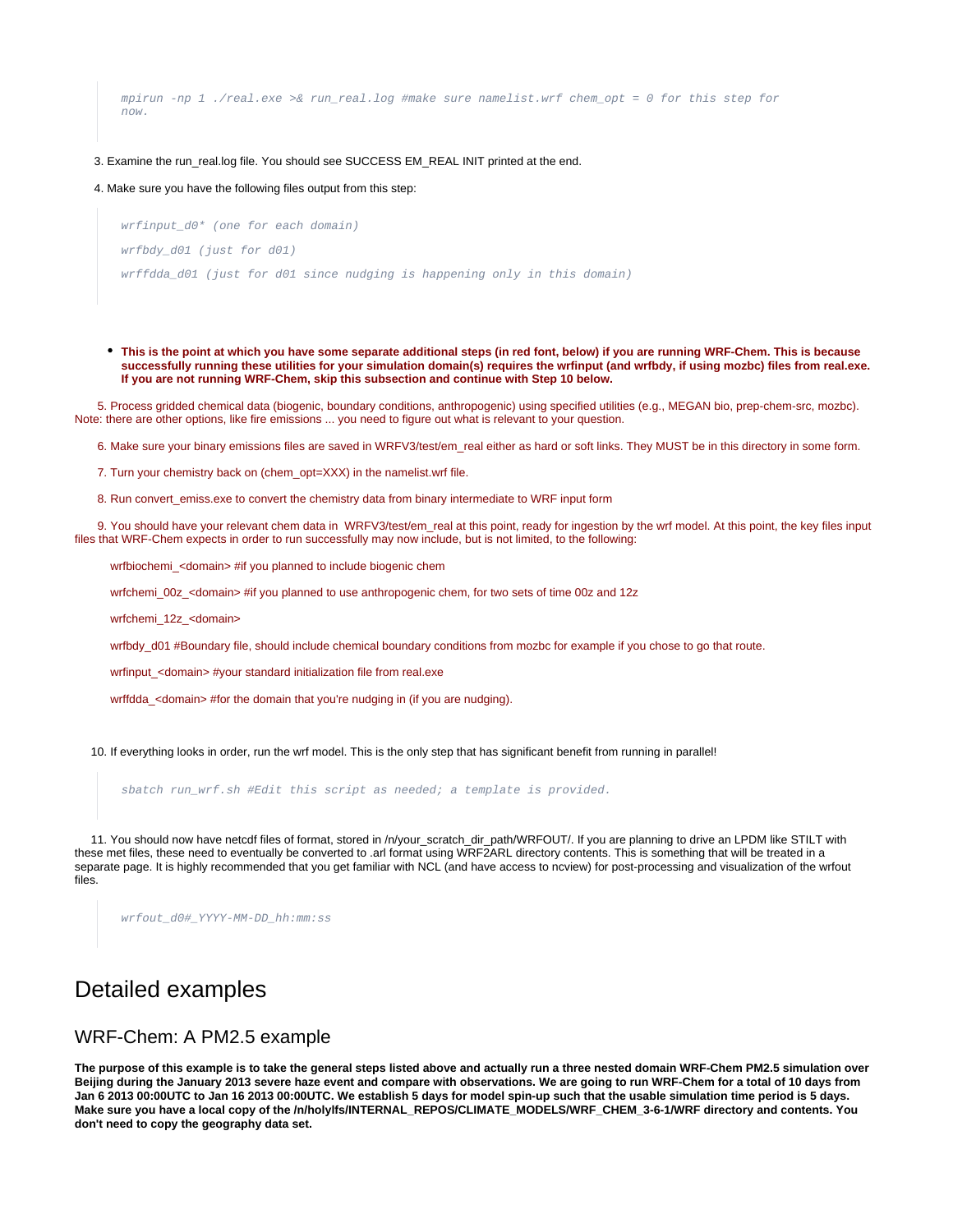**Thanks to Meng Gao at Harvard China Project and Thomas Lauvaux at PSU for help with this and for providing their WRF-Chem namelist templates for this example!**

**NOTE: Running "plain wrf" without chemistry is everything below except you would ignore steps 3 through 6. If you're not interested in WRF-Chem, and wanted to do a plain WRF tutorial there are much better ones online, or you could just follow along here and skip steps 3 to 6.**

**At the end of this example you will have learned how to:**

- **Get in the habit of using ncview for sanity-check visuals**
- **Use the dust map from the WPS high-res geographical data set (namelist.input dust\_opt=3), although this is less important for this winter exercise.**
- **Use prep-chem-sources and convert\_emis to format a gridded anthropogenic PM2.5 emissions file to the WRF forecast domain**
- **Use gridded chemical data for biogenic emissions and chemical boundary conditions**
- **Run WRF-Chem with PM2.5-radiation feedbacks to simulate PM2.5 concentrations in Beijing in January 2013.**
- **Extract relevant components from wrfout netcdf files and examine/visualize using NCL.**

#### <span id="page-7-0"></span>**Step 0.1.**

At any point where you want to check the contents of a netcdf file as a sanity-check use ncview! This is an excellent habit to develop. Just type

ncview your\_file.nc

and navigate through the variables and panes and make sure things look realistic.

#### <span id="page-7-1"></span>**Step 0.2**

For wrf-chem, it's good practice to create a folder for use with various external utilities that you link your intermediate wrf files to. This will become clearer, but for now make sure you have a directory in your \$CLIMATE\_MODELS location that's entitled "UTILINP".

#### <span id="page-7-2"></span>**Step 1. Run WPS**

- Navigate to the WRF/WPS folder.
- First customize the WPS namelist.wps file such that it looks like the following. Note that with the exception of the geog\_data\_path, all path variables should point to a writable dump directory of your choice. It is recommended you write to regal or a similar scratch space you have access to; the dump files take up space and aren't needed again after the run so they don't have to be stored in a permanent location. Consult the WRF user guide for detailed explanation of the namelist variables.

```
&share
wrf\_core = 'ARW',
 max\ dom = 3,
 start date = '2013-01-06\ 00:000:00','2013-01-06 00:00:00','2013-01-06 00:00:00'
  end_date = '2013-01-16_00:00:00','2013-01-16_00:00:00','2013-01-16_00:00:00'
 interval seconds = 21600,
  opt_output_from_geogrid_path = '/n/regal/wofsy_lab/adayalu/GEOGRID_DUMP/WRF01/'
  io_form_geogrid = 2,
&geogrid
 parent_id = 1, 1, 2,
  parent_grid_ratio = 1, 3, 3,
  i_parent_start = 1, 40, 17,
 j_parent_start = 1, 26, 21,
 e_{we} = 81, 49, 55,e sn = 57, 49, 55,geog data_res = 'usgs_30s+5m','usgs_30s+2m','usgs_30s+30s',
 dx = 81000.
 dy = 81000,map\_proj = 'lambert',ref\_lat = 35,
 ref lon = 110,
 truelet1 = 30.
 truelat2 = 60,
stand lon = 116.397.
 geog_data_path = '/n/holylfs/INTERNAL_REPOS/CLIMATE_MODELS/WRF_CHEM_3-6-1/WRF_GEOG_COMPLETE/geog'
/
&ungrib
out format = 'WPS'
 prefix = '/n/regal/wofsy_lab/adayalu/METEM_FILEDUMP/WRF01/FILE',
/
&metgrid
 fg_name = '/n/regal/wofsy_lab/adayalu/METEM_FILEDUMP/WRF01/FILE'
 io_form_metgrid = 2,
opt_output_from_metgrid_path = '/n/reqal/wofsy_lab/adayalu/METEM_FILEDUMP/WRF01/'
/
```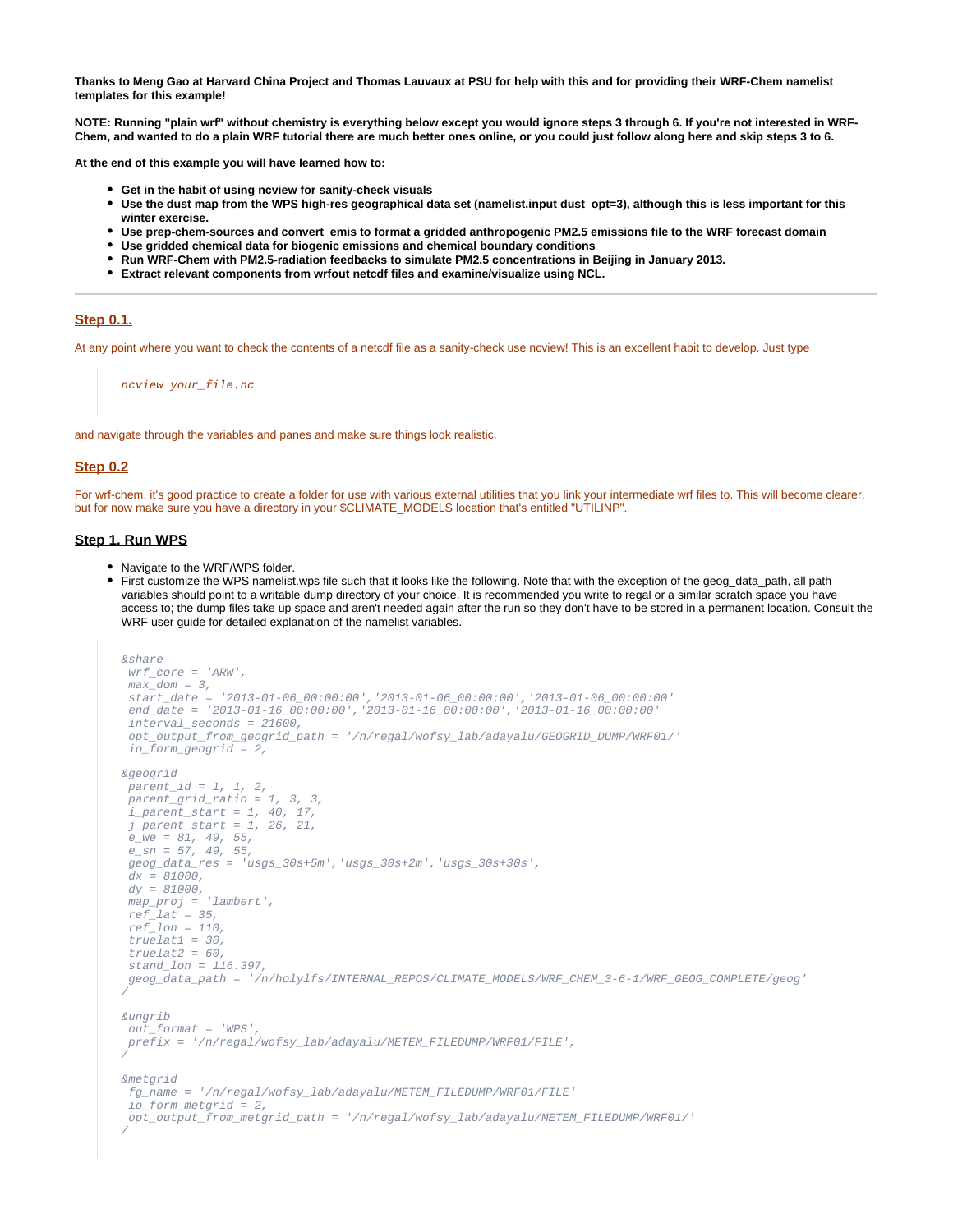• Type:

ncl plotgrids\_new.ncl

Your domain should look like the following.



**WPS Domain Configuration** 

Clear dump directories  $\bullet$ 

rm -f /n/regal/wofsy\_lab/adayalu/GEOGRID\_DUMP/WRF01/\*

- rm -f /n/regal/wofsy\_lab/adayalu/METEM\_FILEDUMP/WRF01/\*
- First call an interactive shell, then start running geogrid, ungrib, metgrid etc.

```
srun -n 1 --mem=10000 --pty --x11=first -p test -t 200 bash
cd geogrid; ln -s GEOGRID.TBL.ARW_CHEM GEOGRID.TBL
mpirun -np 1 ./geogrid.exe
```
And you should see something like below. Once this is done, navigate to your geogrid dump folder that you specified in your namelist.wps file and visualize the three geo\_em.<domain>.nc files using ncview. Make sure things look reasonable.

```
Parsed 22 entries in GEOGRID.TBL
Processing domain 1 of 3
  Processing XLAT and XLONG
  Processing MAPFAC
[...etc for other variables, domains ...]
!!!!!!!!!!!!!!!!!!!!!!!!!!!!!!!!!!!!!!!!!!!!!
! Successful completion of geogrid. !
!!!!!!!!!!!!!!!!!!!!!!!!!!!!!!!!!!!!!!!!!!!!!
```
Now get ready to run ungrib. Since we will be using [NCEP fnl data](https://rda.ucar.edu/datasets/ds083.2/) (GRIB2 format) for this run, we do some sleuthing to confirm the correct Vtable to use. Following the discussion [here](https://rda.ucar.edu/datasets/ds083.2/docs/WRF_NCEP2) we download the [appropriate Vtable](http://www2.mmm.ucar.edu/wrf/src/Vtable.GFS_new) separately (this one isn't included with the standard set of Vtables in WRFv3.6.1 because they recently updated the dataset). Note: I have already downloaded it and saved it: ungrib/Variable\_Tables/Vtable. GFS new

ln -sf ungrib/Variable\_Tables/Vtable.GFS\_new Vtable

./link\_grib.csh /n/holylfs/LABS/kuang\_lab/adayalu/WRF\_GRIB2\_NCEP\_FNL/fnl\_20130106\* \

/n/holylfs/LABS/kuang\_lab/adayalu/WRF\_GRIB2\_NCEP\_FNL/fnl\_20130107\* \

/n/holylfs/LABS/kuang\_lab/adayalu/WRF\_GRIB2\_NCEP\_FNL/fnl\_20130108\* \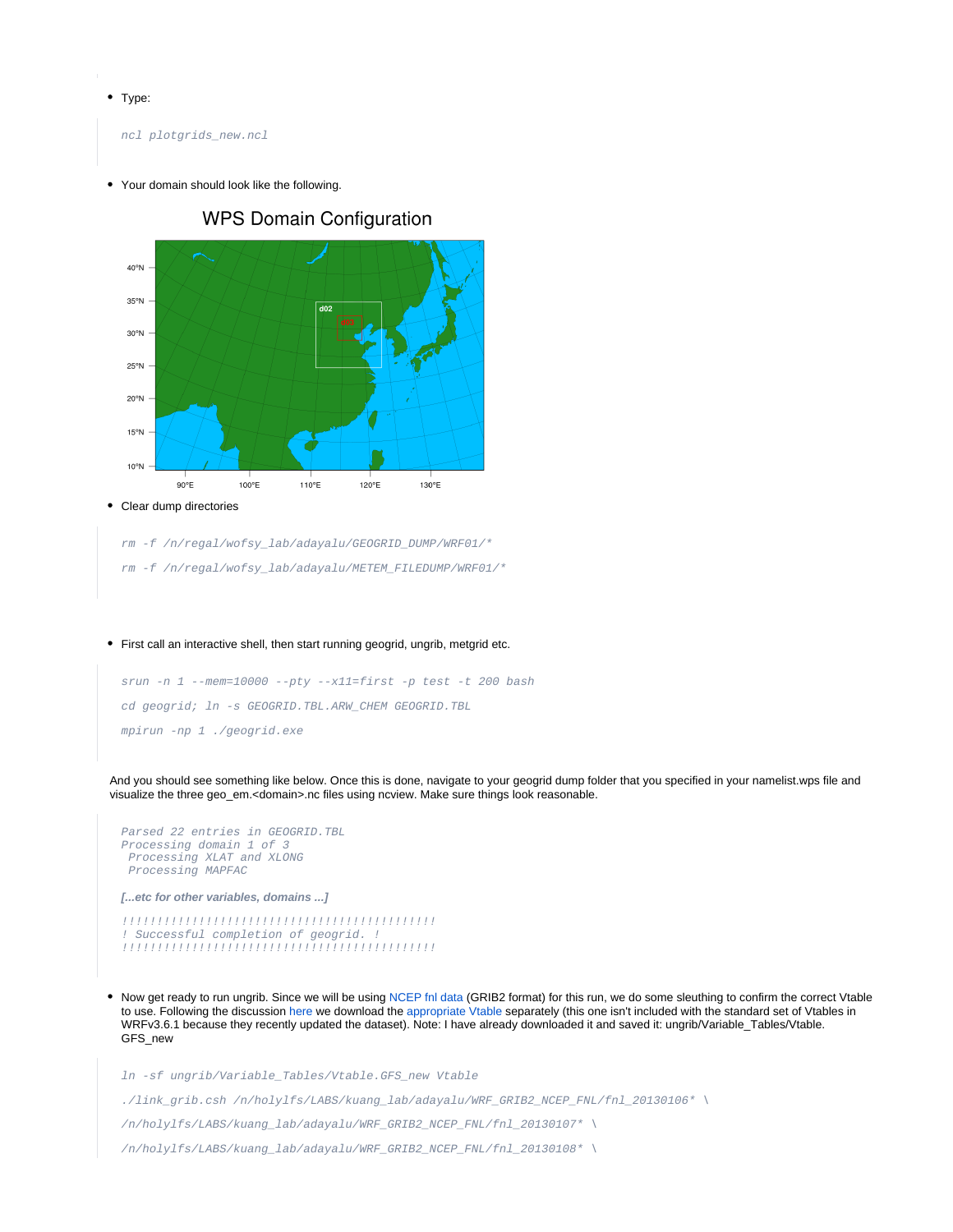```
/n/holylfs/LABS/kuang_lab/adayalu/WRF_GRIB2_NCEP_FNL/fnl_20130109* \
/n/holylfs/LABS/kuang_lab/adayalu/WRF_GRIB2_NCEP_FNL/fnl_20130110* \
/n/holylfs/LABS/kuang_lab/adayalu/WRF_GRIB2_NCEP_FNL/fnl_20130111* \
/n/holylfs/LABS/kuang_lab/adayalu/WRF_GRIB2_NCEP_FNL/fnl_20130112* \
/n/holylfs/LABS/kuang_lab/adayalu/WRF_GRIB2_NCEP_FNL/fnl_20130113* \
/n/holylfs/LABS/kuang_lab/adayalu/WRF_GRIB2_NCEP_FNL/fnl_20130114* \
/n/holylfs/LABS/kuang_lab/adayalu/WRF_GRIB2_NCEP_FNL/fnl_20130115* \
/n/holylfs/LABS/kuang_lab/adayalu/WRF_GRIB2_NCEP_FNL/fnl_20130116*
```
Examine a sample GRIB2 files using the g2print.exe tool

./util/g2print.exe /your\_GRIB2\_data\_path/filename | more mpirun -np 1 ./ungrib.exe > ungrib.out

Examine the end of the ungrib.out file and make sure you see the following. Also, check out the contents of the file to get an idea of what ungrib does.

```
tail -3 ungrib.out 
!!!!!!!!!!!!!!!!!!!!!!!!!!!!!!!!!!!!!!!
! Successful completion of ungrib. !
!!!!!!!!!!!!!!!!!!!!!!!!!!!!!!!!!!!!!!!
```
Run metgrid and make sure you get the "successful completion" message.

mpirun -np 1 ./metgrid.exe

#### <span id="page-9-0"></span>**Step 2. Run real.exe to get necessary intermediate files for WRF-Chem utilities (chem\_opt off).**

- Navigate to WRFV3/test/em\_real
- Copy namelist.input\_pm25Beijing to namelist.input. Take a look at the namelist and confirm the dates and domain match your wps namelist
- $\bullet$  Make sure to turn off chemistry (chem\_opt = 0) for this step.
- Change the filepath in history\_outname to reflect where you want your wrfchem output files to be saved.
- Link the metgrid files to the test/em\_real directory and make sure the namelist num\_metgrid\_levels and num\_metgrid\_soil\_levels match what's in the metgrid files.

ln -s /n/your\_scratch\_dir\_path/METEM\_FILEDUMP/met\_em\* .

Run real.exe to output the necessary intermediate files for chem data processing. Check that the tail of the file says SUCCESS COMPLETE REAL\_EM INIT

mpirun -np 1 ./real.exe >& run\_real.log

You should have five files that real.exe produced. These currently only contain meteorological info, which is fine for running plain WRF-ARW. But – since we are running WRF-Chem – we need to run the additional utilities that either use the info contained in these files to map chemical data correctly (e.g., prep-chem-src) or modify the contents directly (e.g., mozbc for inputs of chemical boundary conditions into wrfbdy\_d01).

wrfbdy\_d01 #the outermost domain parameter boundary condition file wrffdda\_d01 #nudging file, we requested nudging in the outer domain wrfinput\_d<domain> #initial condition files for each of your study domains.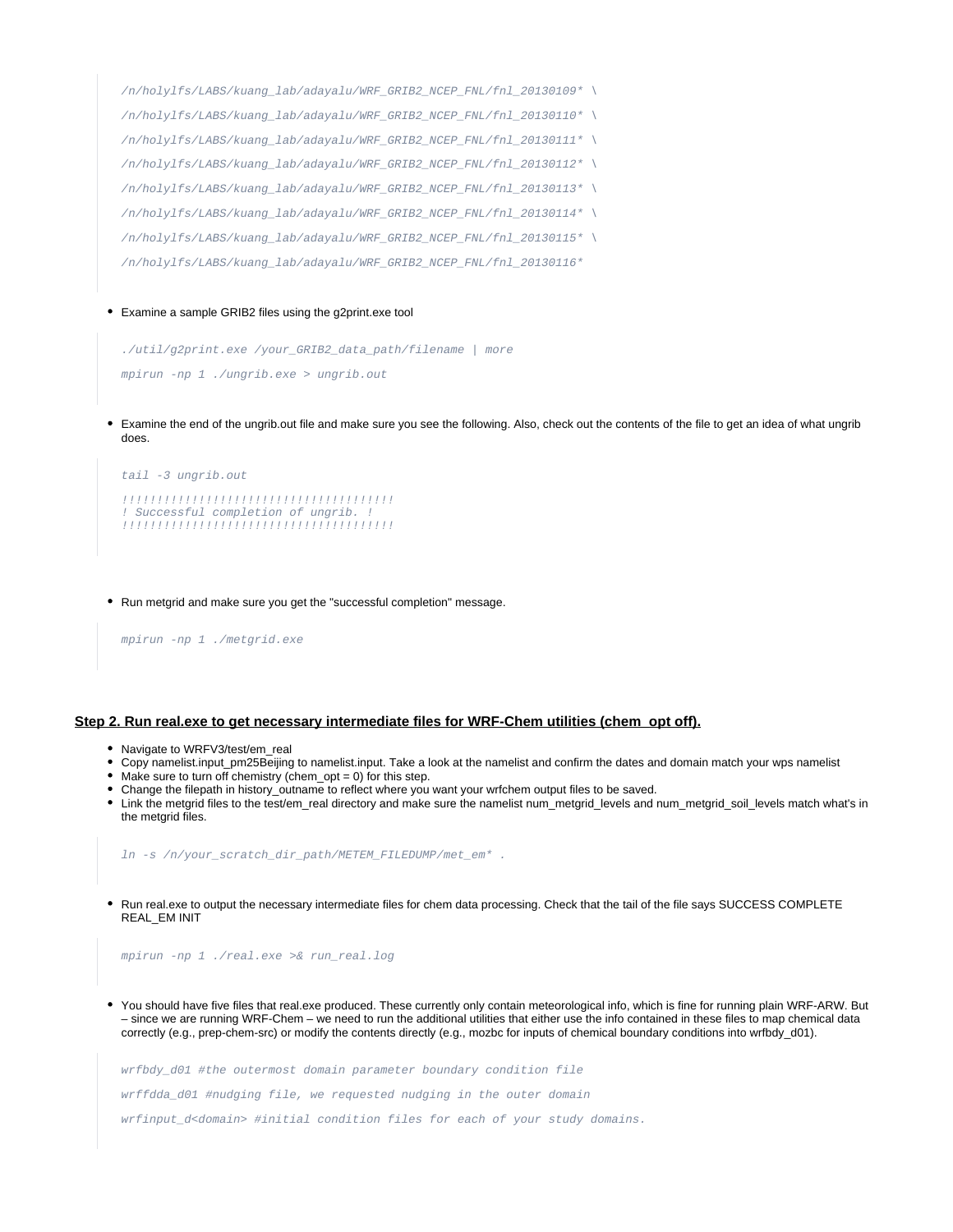• Create soft links of all the met\_em.<domain>, wrfinput\_<domain>, wrfbd\_d01 files in your UTILINP folder. These will be used by the external utilities in the next steps.

### <span id="page-10-0"></span>**Step 3. Generate your bio emissions using MEGAN**

- You will need access to the relevant MEGAN initial files, from<https://www.acom.ucar.edu/wrf-chem/download.shtml>
- Make sure you are still using an interactive shell ('srun -n 1 --mem=10000 --pty --x11=first -p test -t 200 bash' should be sufficient). Navigate to the MEGAN directory in the \$CLIMATE\_MODELS directory (or wherever you have saved your local copy of everything)
- Create a new text file called megan\_bio\_emiss.inp. This is your MEGAN namelist file. Note that as the README instructs, the leaf area index (lai) months requires the simulation month and the previous month such that for January (as our example here is) we have to simulate all months. Following the instructions in the README, you should populate to look like follows ... with the paths obviously reflecting where your WRF + external utility directories are located.

```
&control
domains = 3,
start_lai_mnth = 1,
end_lai_mnth = 12,
wrf_dir = '/n/holylfs/LABS/kuang_lab/adayalu/WRF/UTILINP',
megan_dir = '/n/holylfs/LABS/kuang_lab/adayalu/WRF/MEGAN'
/
```
You should be ready to run the MEGAN bio emission utility

```
./megan_bio_emiss < megan_bio_emiss.inp > megan_bio_emiss.out
```
If the program ran correctly, you should get no messages and you should see three files in your MEGAN folder. Check them out with ncview.

wrfbiochemi\_d01 wrfbiochemi\_d02 wrfbiochemi\_d03

#### <span id="page-10-1"></span>**Step 4. OPTION 1 (USE THIS FOR NOW): Prep your anthropogenic emissions using anthro\_emis**

- Now that you have your bio emissions, it's time to get your anthropogenic emissions in the right format. We're going to use the EDGAR-HTAP PM2.5 emissions on a 0.1x0.1 deg annual global grid.
- This option has been successfully tested if you're using EDGAR-HTAP emissions or IPCC emissions (for use with CAM-Chem) and seems a little less complicated than prep-chem-sources. In these examples, we will go this route. If you are starting with other emissions, you probably need to go the prep-chem route. I haven't spent much time figuring out how to use it; the anthro\_emis option seemed most straightforward for now because I already had some familiarity with utilities in the same family (MEGAN, MOZBC).
- Navigate to your ANTHRO folder

cd src

Link the EDGAR\_HTAP\_emi\_PM2.5\_2010.0.1x0.1.nc file from the anthro\_data/MOZCART folder to this folder

ln -sf yourpath\_toWRF/anthro\_data/MOZCART/EDGAR\_HTAP\_emi\_PM2.5\_2010.0.1x0.1.nc .

Create a new text file called anthro\_emis.inp. This will be your namelist file. Check out the README file for detailed instructions. Your namelist file should look like the following. This is constructed based on a hybrid of following instructions in the README file and the input file located in the anthro\_data/EDGAR-HTAP/INP-Examples folder. Make sure you understand the purpose of the entries.

&CONTROL anthro\_dir = '/n/holylfs/LABS/kuang\_lab/adayalu/WRF/ANTHRO/src'  $domains = 3$ wrf dir = '/n/holylfs/LABS/kuang\_lab/adayalu/WRF/UTILINP' src\_file\_prefix = 'EDGAR\_HTAP\_emi\_' src\_file\_suffix = '\_2010.0.1x0.1.nc'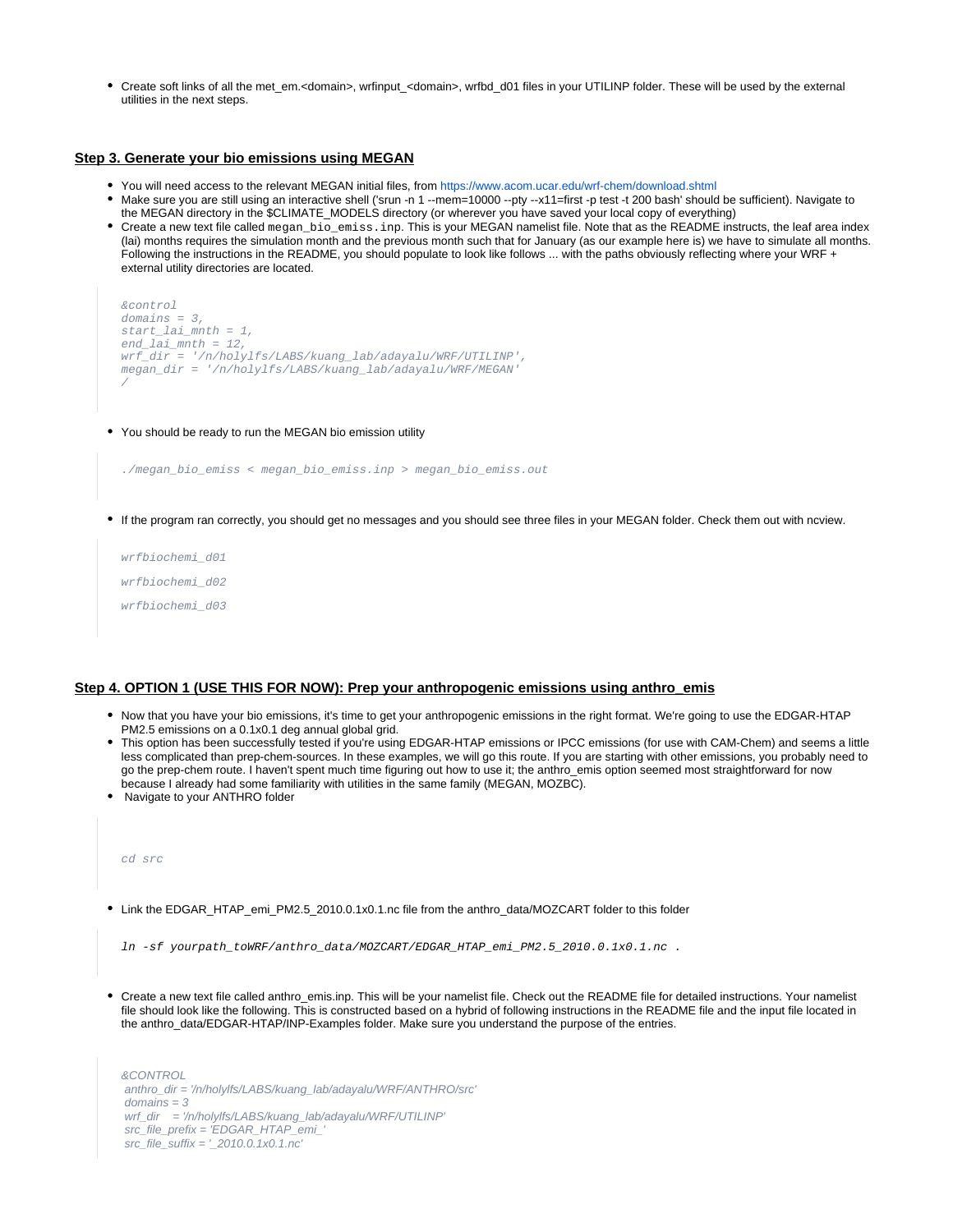```
src_names = 'PM2.5(1)' sub_categories = 'emis_tot'
serial\_output = false.
 start_output_time = '2010-12-01_00:00:00'
 emissions_zdim_stag = 1
emis map = 'PM 25(a)PM2.5',
/
```
- Note that the src\_file\_prefix and src\_file suffix are concatenated with whatever is specified in src\_names (here, PM2.5) to generate the full filename string.
- Now run anthro emis.

./anthro\_emis < anthro\_emis.inp > anthro\_emis.out

and you should see six new files in the ANTHRO/src directory, one for each of the three domains. Check out the contents with ncview.

wrfchemi\_00z\_<domain> wrfchemi\_12z\_<domain>

#### <span id="page-11-0"></span>**Step 4. OPTION 2 (FYI for now): Prep your anthropogenic emissions using prep-chem-sources**

- TBD. Watch this space.
- Use this utility if you're using something other than EDGAR-HTAP or things not listed in the anthro\_emis README/instructions. In theory,
- anthro\_emis could work for other emissions fields, but they have just not been tested.
- Now that you have your bio emissions, it's time to get your anthropogenic emissions in the right format. Navigate to your PREP-CHEM-SRC-1.5 folder.

```
cd bin
```
• Edit the prep\_chem\_sources.inp namelist file. Check out the README file for detailed instructions.

#### <span id="page-11-1"></span>**Step 5. Run real.exe again, with chem\_opt turned on**

- Navigate to your WRFV3/test/em\_real/ directory
- Link your bio and anthro files to your WRFV3/test/em\_real/ directory.
- Open up the the namelist.input file and turn chem\_opt back on (set it to 10).
- Make sure kemit=1 (vertical levels in anthro emissions files...in this case it is 1...surface data).
- Call up an interactive shell if you don't have one running. Run real.exe again. This incorporates the chem variables into the initial and boundary condition files so that MOZBC can populate them.

mpirun -np 1 ./real.exe > run\_real.log

Check that the tail of the rsl.error.0000 file says "SUCCESS COMPLETE REAL\_EM INIT"

#### <span id="page-11-2"></span>**Step 6. Prep the chemical data initial and boundary conditions using MOZBC**

- This step modifies the wrf initial and boundary condition files that now have space for chemical data (since we re-ran real.exe with chem\_opt on and anthro/bio fields)
- Go to<https://www.acom.ucar.edu/wrf-chem/mozart.shtml>and submit a data request. This can take some time to process depending on your domain size request. Submit your bounding box, and times. For this exercise you can use what was already downloaded. This is available in the mozbc directory in the \$CLIMATE\_MODELS folder as a mozart4geos5-ZZZZ.nc file.
- Navigate to your mozbc folder from the \$CLIMATE\_MODELS folder.

cd MOZBC

- Recall the MOZBC utility is used to modify the wrfinput/wrfbdy files to contain chemical boundary conditions.
- From the namelist.input file for this exercise in WRFV3/test/em\_real, we see that chem\_opt = 10. Referring to the WRF-Chem user manual for more details. This chemistry option uses the CBMZ chemical mechanism and MOSAIC using 8 sectional aerosol bins. We match this with what MOZBC provides as sample namelists and we pick CBMZ-MOSAIC\_8bins.inp as our mozbc namelist file. Copy this to a new file and edit the new file as follows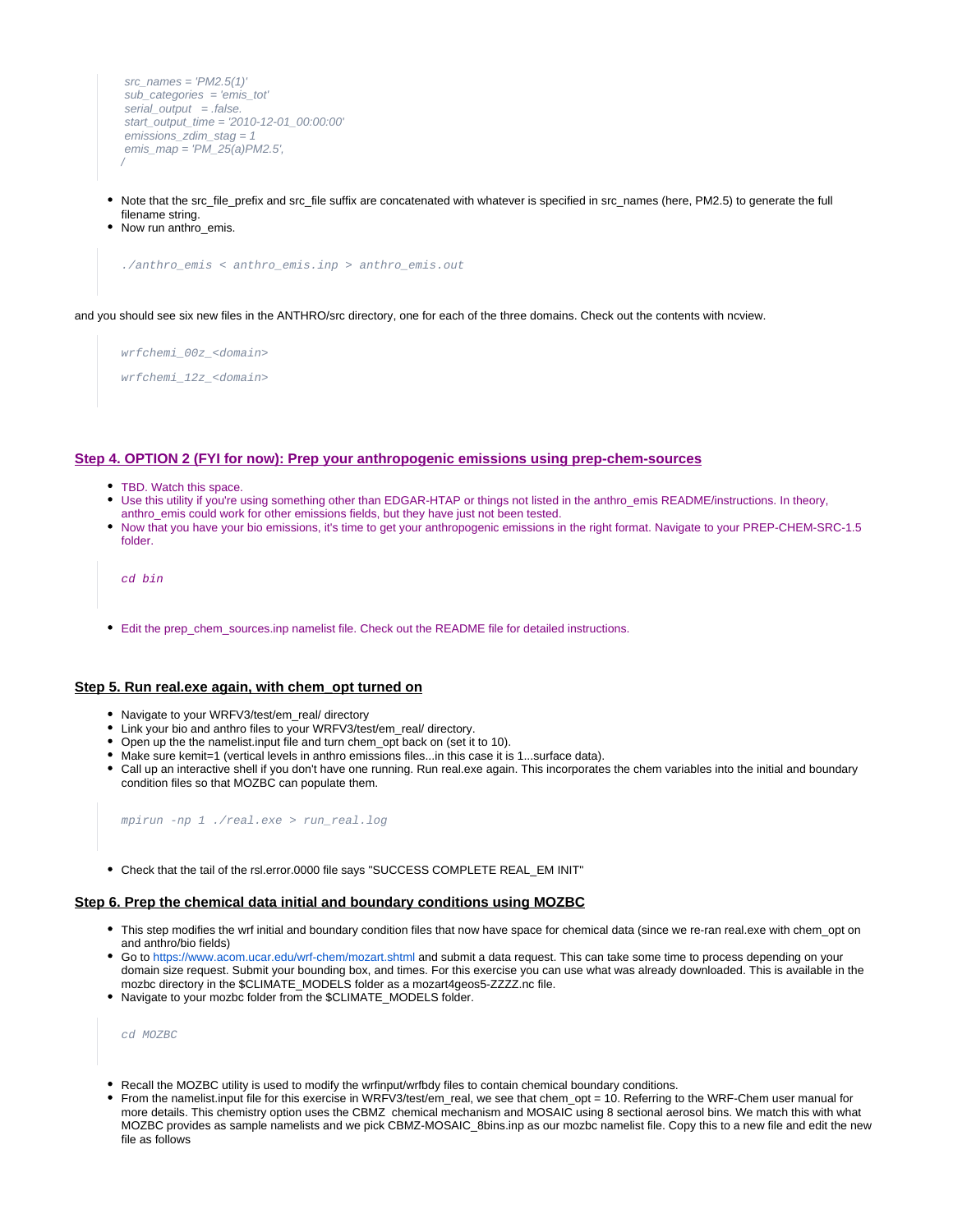cp CBMZ-MOSAIC\_8bins.inp mozbc.inp

#### • Now edit this file.

 $do_bc = .true.$ 

 $do\_ic = .true.$ 

domain = 3

#FYI, I've found mozbc can be unhappy when the set directory path is too long.

dir\_wrf = '/n/holylfs/LABS/kuang\_lab/adayalu/WRF/UTILINP/' #obviously this should be your specific path.

dir\_moz = '/n/holylfs/LABS/kuang\_lab/adayalu/WRF/MOZBC/' #obviously this should be your specific path.

# fn\_moz should look something like 'ha0004.nc'. #you will have to rename your mozart4geos5-ZZZZ. nc file whatever this is.

#In the species map (spc\_map) section, delete the entry 'op2 -> C2H5OOH'. This isn't in the mozart4geos5 file, and leads to an error if it remains in there.

#(This knowledge is from trial and error.)

#### • Exit editor.

ln -s mozart4geos5-ZZZZ.nc ha0004.nc #copy as link to "rename"

#### You are now ready to run mozbc. In your mozbc directory type:

./mozbc < mozbc.inp > mozbc.out #tail mozbc.out should have a final line that reads: bc\_wrfchem completed successfully

#### <span id="page-12-0"></span>**Step 7. You're (FINALLY) ready to run WRF-Chem**

- Navigate back to your WRFV3/test/em real directory. Check that you have the preferred path set to your WRFOUT directory (recommend regal or some scratch space with a lot of space) in your history\_outname field. If you change the filename, note the only part of the filename that you should mess with is the part before '\_d<domain>\_d<date>'!
- I liked to keep my frames hourly (a file is written out every simulation hour. More helpful with debugging if run fails. Up to you.)
- Open up the script run\_wrf.sh and make sure it looks ok.
- Submit your wrf job

sbatch run\_wrf.sh

squeue -u username #monitor your job status

If your run is successful you should start to see files populating your outpath:

cd /your/history\_outname/specified/preferably/some/regal/directory/WRFOUT/

and you should see for each domain ...

wrfchem\_d<domain>\_2013-01-DD\_HH:00:00

With 15 cores on one node (using huce\_amd queue) it took about 40 hours for this run to complete:

sacct -j 49862718 --format=JobID, JobName, MaxRSS, Elapsed